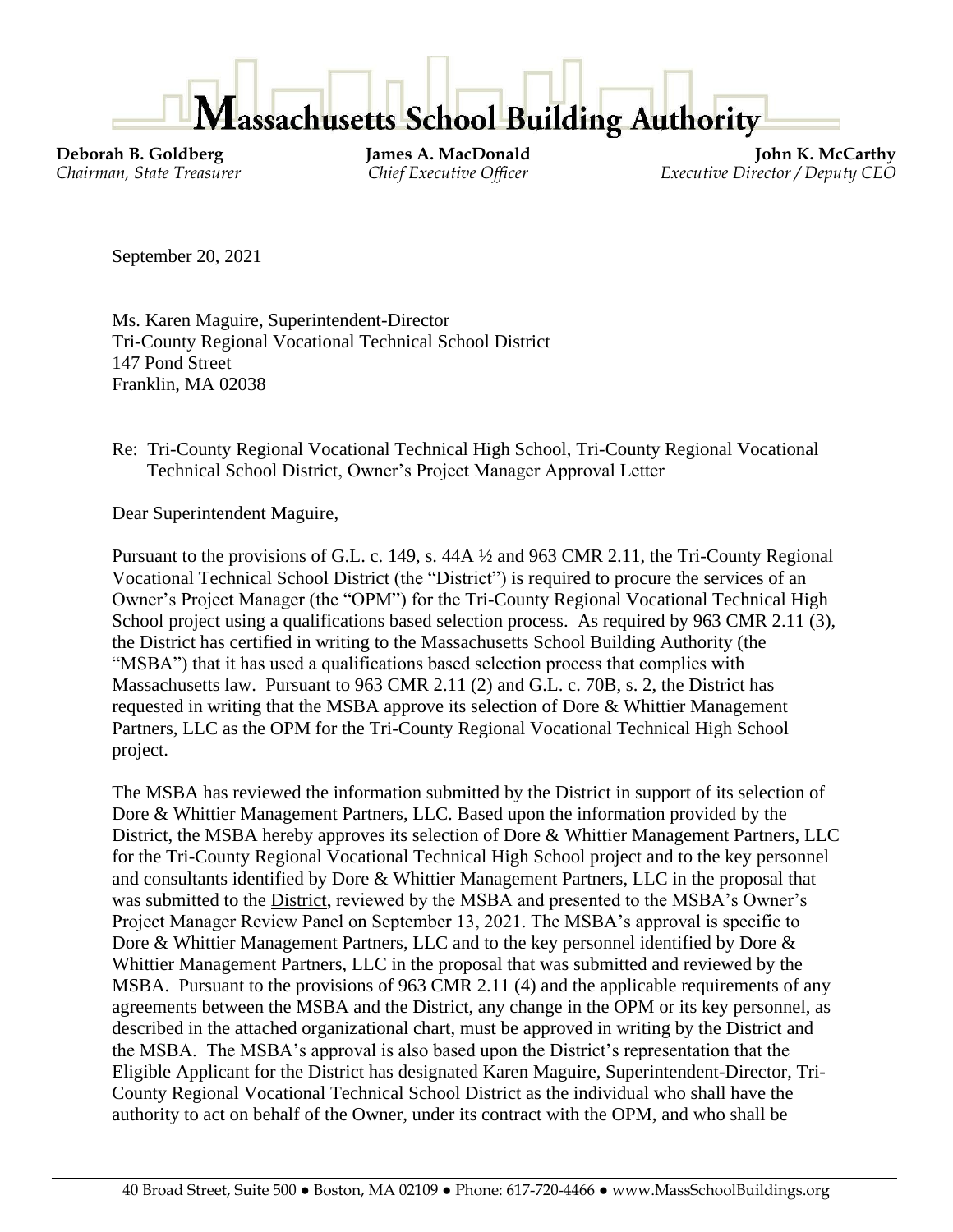Page 2 September 20, 2021 Tri-County Owner's Project Manager Approval Letter

responsible for day-to-day communication between the Owner and the OPM. Any change in this designation must be approved in writing by the MSBA.

Please note the MSBA's approval of the District's selection is subject to the provisions of 963 CMR 2.11 which, among other things, allows the MSBA to rescind its approval and/or to direct the removal of the OPM under certain circumstances. The MSBA retains the right to rescind its approval of the District's selection of Dore & Whittier Management Partners, LLC and to deny and/or recoup reimbursement for expenditures or costs related to the OPM services if Dore & Whittier Management Partners, LLC does not perform its services to the satisfaction of the MSBA. The MSBA's approval is further subject to the execution of a contract between the District and Dore & Whittier Management Partners, LLC in a format that is satisfactory to the MSBA, utilizing any standard contracts, forms, and provisions that the MSBA may require, including the completed MSBA System Access Request form which is described below. Please forward a hard copy and an electronic copy of the fully executed contract between the District and Dore & Whittier Management Partners, LLC to Katie DeCristofaro, Capital Program Manager, at the MSBA by October 1, 2021.

It will be the District's responsibility to monitor the performance of Dore & Whittier Management Partners, LLC to ensure that they perform their obligations in a satisfactory manner, and to enforce the provisions of its contract with Dore & Whittier Management Partners, LLC. Among obligations of the OPM that are detailed within the MSBA's standard contract is the requirement for the OPM to submit monthly reports to the MSBA. The OPM shall submit to the District no later than the twelfth day of each calendar month. The OPM shall begin submitting monthly progress reports on the first reporting date following the month in which the OPM receives an approval letter from the District. The District shall verify that the OPM submits its monthly reports on time and in the form and manner determined by the MSBA. OPM Reports shall be submitted to the MSBA by the OPM using the MSBA's online OPM Report System. In order to activate and use this system, the District must complete and submit the attached MSBA System Access Request form. The completed form must be delivered to Katie DeCristofaro, Capital Program Manager, at the MSBA by October 1, 2021.

The District must comply with all provisions of law and all conditions imposed by any agreements executed between the MSBA and the District, including, but not limited to, a Feasibility Study Agreement, a Project Scope and Budget Agreement, and a Project Funding Agreement, related to the provision of services by an OPM. The MSBA maintains its right to withhold reimbursement of costs and expenditures associated with OPM services if the District fails to comply with the applicable terms and conditions of its agreements with the MSBA or any administrative directives issued by the MSBA, now in effect or hereafter promulgated. The MSBA's decision to approve the District's selection of an OPM, to approve changes in the OPM, or its key personnel, or decline to exercise any of its rights in relation to the selection or performance of the OPM, shall not be construed as a waiver of the MSBA's right to review, audit, and disallow costs incurred by the District in relation to OPM services, to withhold reimbursement, or to take any other actions available to the MSBA under the law or under its agreements with the District.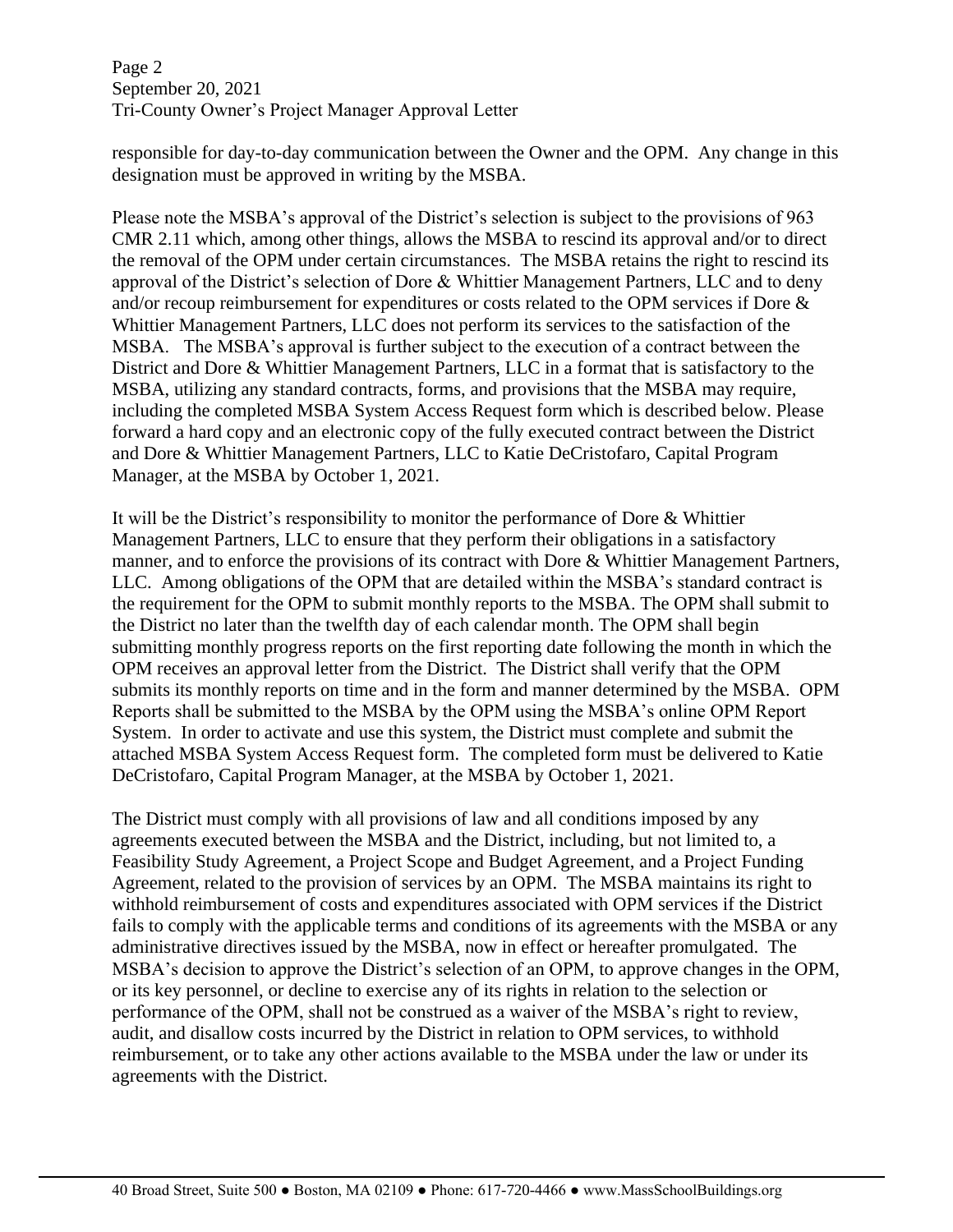Page 3 September 20, 2021 Tri-County Owner's Project Manager Approval Letter

The MSBA shall bear no liability of any kind whatsoever for any claims directly or indirectly occurring out of the MSBA's approval of the District's selection of the OPM, the MSBA's approval or non-approval of changes in the OPM or its key personnel, the MSBA's decision to rescind its approval or to direct the removal of an OPM, or any other alleged acts or omissions on the part of the MSBA related to the selection, performance, acts or omissions of the Owner's Project Manager.

If you have any questions, please do not hesitate to contact me or Emma Parish (Emma.Parish@MassSchoolBuildings.org) at 617-720-4466.

Sincerely,

Non Centito

Mary Pichetti Director of Capital Planning

Attachments: Dore & Whittier Management Partners, LLC Project Team Organizational Chart OPM System Access Request Form – OPM Report System User

Cc: Legislative Delegation Brian Mushnick, Chair, Tri-County Regional Vocational Technical High School **Committee** Greg St. Lawrence, Vice-Chair, Tri-County Regional Vocational Technical High School Committee Daniel Haynes, Business Manager, Tri-County Regional Vocational Technical School Mike Burton, Owner's Project Manager, Dore & Whittier Management Partners, LLC File: 10.2 Letters (Region 5)